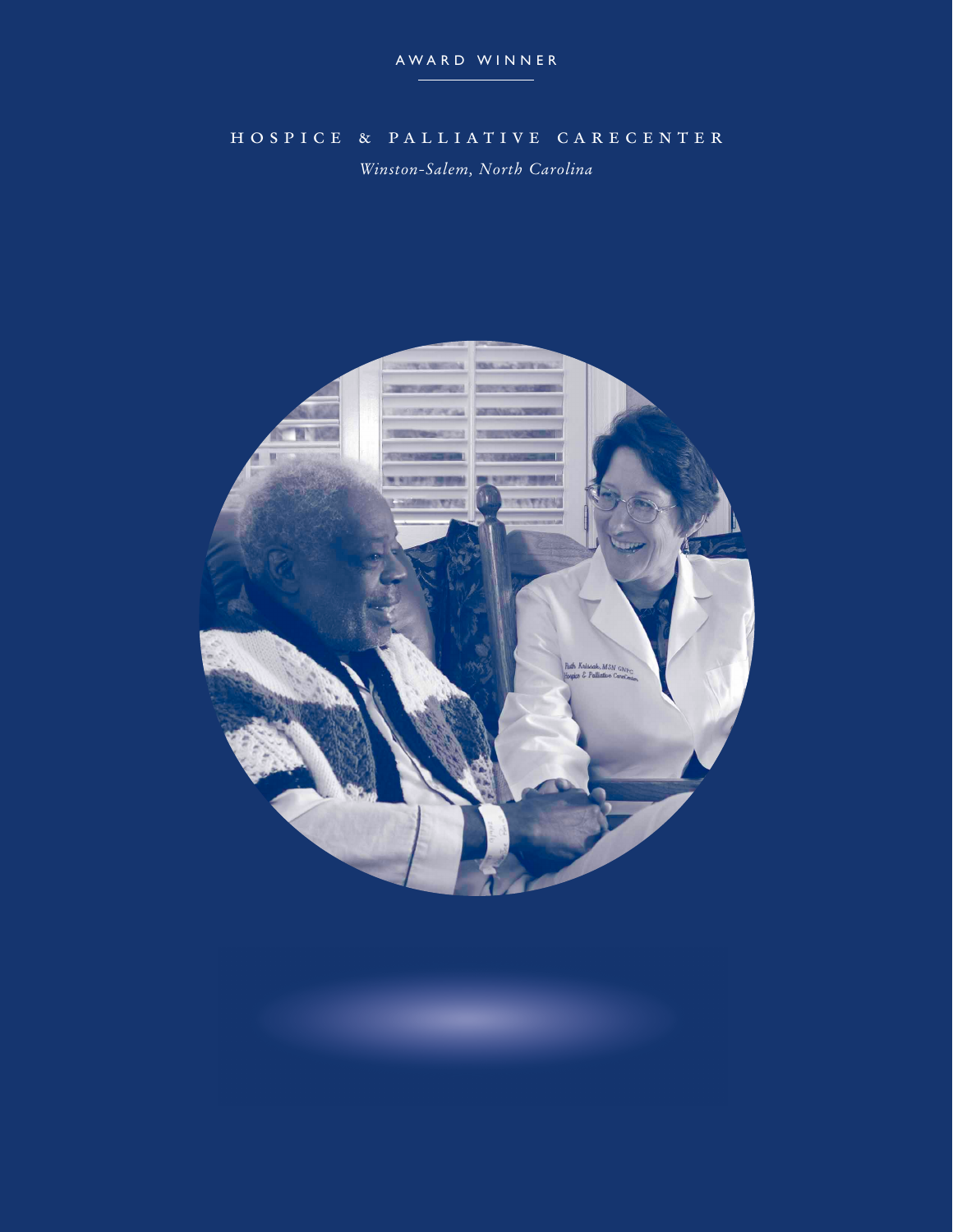

t's no exaggeration to say that the Hospice & Palliative CareCenter (HPCC) has transformed the culture of dying in its community. Since its inception, the Center has reached out to engage virtually the entire community in t's no exaggeration to say that the Hospice & Palliative CareCenter (HPCC) has transformed the culture of dying in its community. Since its inception, the Center has reached out to engage virtually the entire community in end-of-life care" literally have evolved from unpronounceable words to end-of-life expectations.

Much of the credit for this transformation goes to HPCC's efforts to spread the word. In 2000, HPCC took the lead in creating the Community Partnership for End of Life Care. Its membership roster — now numbering nearly 250 — is a *Who's Who* of community organizations and individuals committed to improving end-of-life care.

"We try to bring together naturally occurring groups and businesses, such as congregations, social service agencies, retirement communities, lawyers' groups and others, where end-of-life conversations often take place," says Dee Leahman, director of education & program development. "They're helping move the end-of-life conversation upstream — a critical factor in improving end-of-life care. And they're connecting the community to an openness and receptiveness to the mission of hospice in a way we've never seen before."

The Hospice & Palliative CareCenter is the perfect organization to lead the Partnership, because of its own extensive experience in end-of-life care. HPCC's interlocking continuum of services includes the commonly missing pieces of the end-of-life care puzzle. In addition to traditional adult hospice and bereavement programs, and a 20-bed inpatient facility, HPCC offers pre-hospice care, special care for COPD and CHF patients, palliative care in local hospitals, partnerships with the retirement communities, and a community support program for people who don't fit into any other programs. HPCC's Grief Counseling Center provides free professional support and direction in dealing with loss for hospice and nonhospice families. In addition, in 2000, HPCC's Carousel Center began offering pediatric hospice services. HPCC also is a leading member of the Pediatric Community Alliance, which brings together social service agencies, churches, corporations, and others to support families with infants and children living with a serious illness.

This comprehensive and creative blend of services clearly goes beyond the norm. "It allows us to say, 'Yes, we can help,' anywhere along the continuum, from pre-diagnosis advance-care planning to palliative care, traditional hospice care, and support for grief and loss," says JoAnn Davis, president & CEO.

Early on, HPCC's leaders recognized that to be effective, they had to take a multi-pronged approach. "We saw two parallel needs: community awareness of the opportunities offered by palliative and hospice care, and a health system that supported these choices," says Davis. So, as HPCC built its continuum of services and community-education programs, it also forged alliances with Winston-Salem's two major medical centers. And in the process, it brought otherwise competing medical centers and organizations around a collaborative community table.

Part of those relationships focuses on educating current and future practitioners in the theory and practice of end-of-life care. Collaborating with the prestigious Wake Forest University School of Medicine, HPCC offers a multi-year curriculum in hospice and palliative medicine. All third-year medical students now spend 20 hours at HPCC during their ambulatory medicine rotation. First-year medical residents spend a week at HPCC's Hospice Home; in addition, geriatrics fellows do a month-long rotation; and additional electives are available. New to the medical staff, HPCC's first fellow in hospice and palliative medicine begins in July 2003.